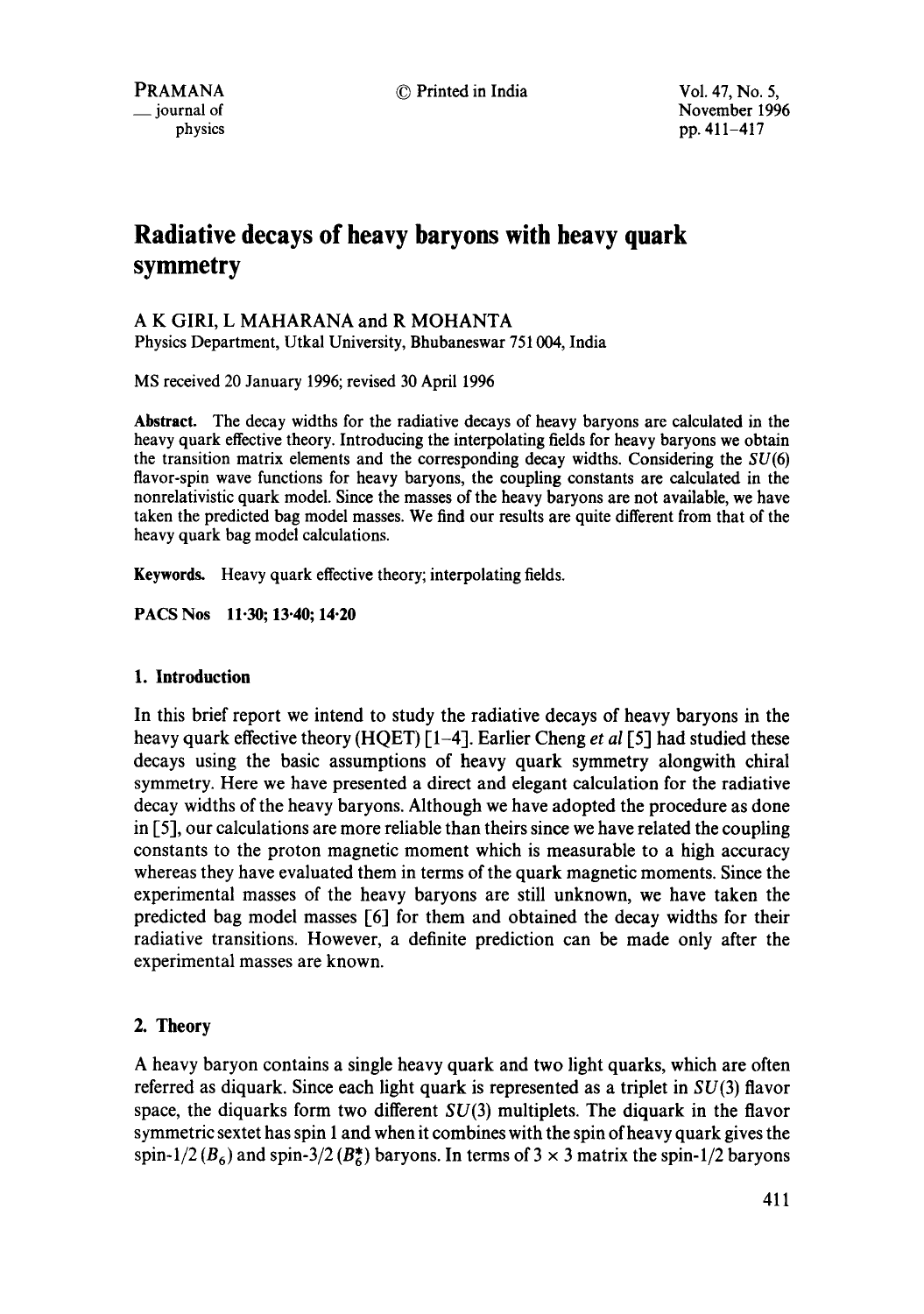are represented as [7]

$$
B_6 = \begin{bmatrix} \Sigma_0^{+1} & \frac{1}{\sqrt{2}} \Sigma_0^0 & \frac{1}{\sqrt{2}} \Xi_0'^{1/2} \\ \frac{1}{\sqrt{2}} \Sigma_0^0 & \Sigma_0^{-1} & \frac{1}{\sqrt{2}} \Xi_0'^{-1/2} \\ \frac{1}{\sqrt{2}} \Xi_0'^{1/2} & \frac{1}{\sqrt{2}} \Xi_0'^{-1/2} & \Omega_Q \end{bmatrix} .
$$
(1)

The matrix for  $B_6^*$  is similar to  $B_6$ . The superscript indicates the value of the isospin quantum number  $I_3$ . The diquark in the antisymmetric antitriplet state has spin 0. Thus the combination gives the spin-1/2 baryons  $(B_3)$  which are given in terms of an antisymmetric matrix as [7]

$$
B_{\bar{3}} = \begin{bmatrix} 0 & \Lambda_{\mathbf{Q}} & \Xi_{\mathbf{Q}}^{1/2} \\ -\Lambda_{\mathbf{Q}} & 0 & \Xi_{\mathbf{Q}}^{-1/2} \\ -\Xi_{\mathbf{Q}}^{1/2} & -\Xi_{\mathbf{Q}}^{-1/2} & 0 \end{bmatrix}.
$$
 (2)

In terms of the interpolating fields [2] these heavy baryons are described as

$$
B_{\bar{3}}(v,s) = \bar{u}(v,s)\phi_v h_v,\tag{3}
$$

and

$$
B_6(v, s, k) = \bar{B}_\mu \phi_v^{\mu} h_v; \quad k = 1, 2,
$$
 (4)

where  $k = 1$  for spin-1/2 baryons and  $k = 2$  for spin-3/2 baryons. In the above equations  $\phi_r$  and  $h_r$  represent the diquark and the heavy quark field respectively. Since the ground state baryons have even parity, the diquarks must also have even parity. Therefore the diquark in  $B_3$  has spin parity  $0^+$  and represented by the Lorentz scalar  $\phi$  whereas the diquark in  $B_6$  multiplet has spin parity 1<sup>+</sup> and represented by the axial vector field  $\phi_\mu$ . The wave functions  $\bar{B}_\mu$  as given by Georgi [2] are

$$
\overline{B}_{\mu}(v,s,k=1) = \frac{1}{\sqrt{3}}\bar{u}(v,s)\gamma_5(\gamma_{\mu} + v_{\mu})
$$
\n(5)

and

$$
\overline{B}_{\mu}(v,s,k=2) = \overline{u}_{\mu}(v,s),\tag{6}
$$

 $u_{\mu}(v, s)$  and  $u(v, s)$  being the Rarita-Schwinger vector spinor field and the usual Dirac spinor respectively, satisfying the relations

$$
\psi B_{\mu}(v,s) = B_{\mu}(v,s) \quad \text{and} \quad v^{\mu} B_{\mu}(v,s) = 0. \tag{7}
$$

The spin sum of the spinors are taken as

$$
\sum_{s} u_{\mu}(v,s)\bar{u}_{v}(v,s) = \frac{\psi+1}{2}\big[-g_{\mu\nu} + \frac{1}{3}\gamma_{\mu}\gamma_{\nu} + \frac{1}{3}(\gamma_{\mu}v_{\nu} - \gamma_{\nu}v_{\mu}) + \frac{2}{3}v_{\mu}v_{\nu}\big],
$$
(8)

and

$$
\sum_{s} u(v,s)\bar{u}(v,s) = \frac{\rlap{\hspace{0.02cm}/}{v}+1}{2}.
$$
\n(9)

**412 Pramana - J. Phys., Vol. 47, No. 5, November 1996**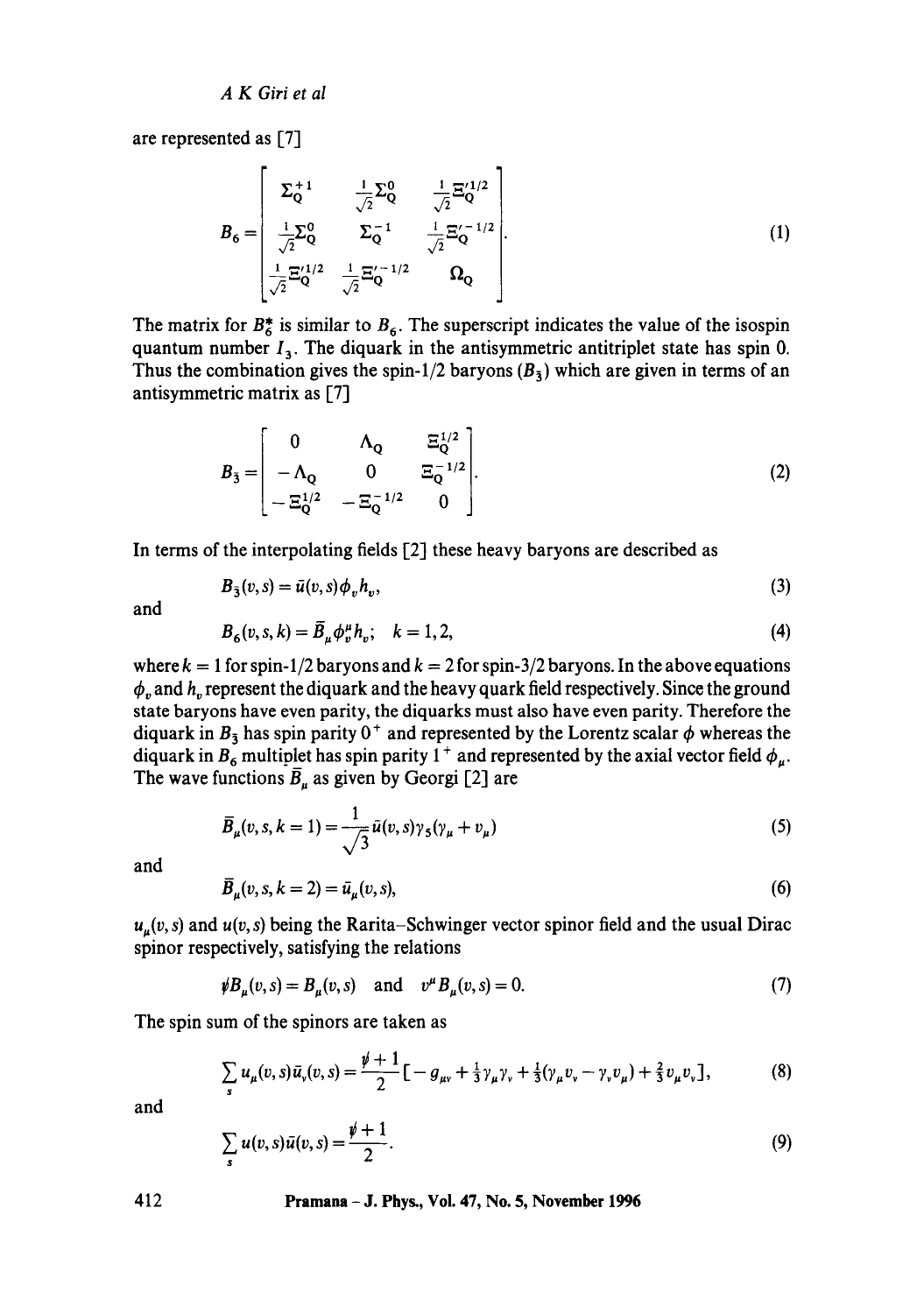In the HQET the heavy baryons are taken as bound states of a heavy quark and the diquark fields. Hence in the radiative  $M_1$  transitions of the heavy baryons the photon is emitted either from the heavy quark or from the light diquark system. For the transition processes  $B_6(B_6^*) \rightarrow B_{\bar{3}}\gamma$ , the diquark system undergoes a spinflip transition and the heavy quark remains as a spectator whereas for  $B_6^* \rightarrow B_6$  the photon may be emitted by the heavy quark and the diquark system remains as spectator.

The transition amplitude describing the process  $B_i \rightarrow B_f \gamma$  is given by

$$
\mathcal{M}(B_i \to B_f \gamma) = \varepsilon^{\mu} \langle B_f | J_{\mu}^{\text{e.m.}} | B_i \rangle, \tag{10}
$$

where  $\varepsilon^{\mu}$  denotes the polarization vector of the emitted photon.  $J_{\mu}^{\varepsilon,m}$  is the electromagnetic current which can be split into heavy and light quark components, i.e.  $J_{\mu}^{\epsilon,m} = J_{\mu}^{\alpha} + J_{\mu}^{\alpha}$  with the heavy quark current as  $J_{\mu}^{\alpha} = e_{Q} \overline{Q} \gamma^{\mu} Q, e_{Q}$  is the charge of the heavy quark field Q.

To calculate the transition amplitude for  $B_6 \rightarrow B_3 \gamma$  process

$$
\mathcal{M}(B_6(v,s) \to B_{\bar{3}}(v',s')\gamma) = \varepsilon^{\mu} \langle B_{\bar{3}}(v',s') | J_{\mu}^{\mathbf{Q}} + J_{\mu}^{\mathbf{q}} | B_6(v,s) \rangle, \tag{11}
$$

it is essential to evaluate the r.h.s, ofeq. (11) for both heavy and light quark sector. Using the interpolating fields for heavy baryons from eqs (3) and (4), we obtain the matrix element for the heavy quark current part as

$$
\langle B_{\bar{3}}(v',s')|J_{\mu}^{\mathbf{Q}}|B_{6}(v,s)\rangle = e_{\mathbf{Q}}\bar{u}_{\bar{3}}(v',s')\gamma_{\mu}B^{v}(v,s)\langle 0|\phi_{v'}\phi_{vv}^{\dagger}|0\rangle. \tag{12}
$$

In the above equation we have used  $\langle 0|h_{v}, \overline{h}_{v}|0\rangle = ((\psi + 1)/2)$ , the heavy quark propagator, as in the heavy quark limit the velocity of heavy quark before and after interaction is approximately equal i.e.  $v \sim v'$ . It has been emphasized earlier that the diquark field  $\phi_v$  and  $\phi_v^{\dagger}$  are scalar and axial vectors respectively, so  $\langle 0|\phi_v, \phi_v^{\dagger}|0\rangle$  is an axial vector. Since it is impossible to construct an axial vector out of  $v$  and  $v'$  only, therefore  $\langle 0|\phi_{n'} \phi_{n'}^{\dagger} |0 \rangle = 0$ , hence the heavy quark current sector does not contribute to the transition amplitude. Now for the light quark sector we have

$$
\langle B_{\bar{3}}(v',s')|J_{\mu}^{\mathbf{q}}|B_{6}(v,s)\rangle = \langle 0|\bar{u}_{\bar{3}}(v',s')M_{\mu\nu}B^{\nu}(v,s)|0\rangle, \tag{13}
$$

where  $M_{\mu\nu} = \langle 0 | \phi_{\nu} J_{\mu}^{\text{q}} \phi_{\nu}^{\dagger} | 0 \rangle$ . Lorentz invariance implies that

$$
M_{\mu\nu} = i\eta \varepsilon_{\mu\nu\alpha\beta} k^a v^\beta, \tag{14}
$$

where  $\eta$  is the coupling parameter. With (5), (13) and (14) we obtain the transition amplitude for  $B_6 \rightarrow B_5 \gamma$  process from (11) as

$$
\mathcal{M}(B_6(v,s) \to B_{\bar{3}}(v',s')\gamma) = \frac{i}{\sqrt{3}} \eta \bar{u}_{\bar{3}}(v',s') \sigma_{\mu\nu} k^{\mu} \varepsilon^{\nu} u_6(v,s)
$$
(15)

and the corresponding decay width to be

$$
\Gamma(B_6 \to B_3 \gamma) = \frac{1}{\pi} k^3 \left(\frac{\eta}{\sqrt{3}}\right)^2.
$$
 (16)

For  $B_6^* \rightarrow B_3 \gamma$  processes there is also no contribution to the transition amplitude from the heavy quark current sector as the diquark field is same for  $B_6$  and  $B_6^*$  baryons,

**Pramana - J. Phys., Vol. 47, No. 5, November 1996 413**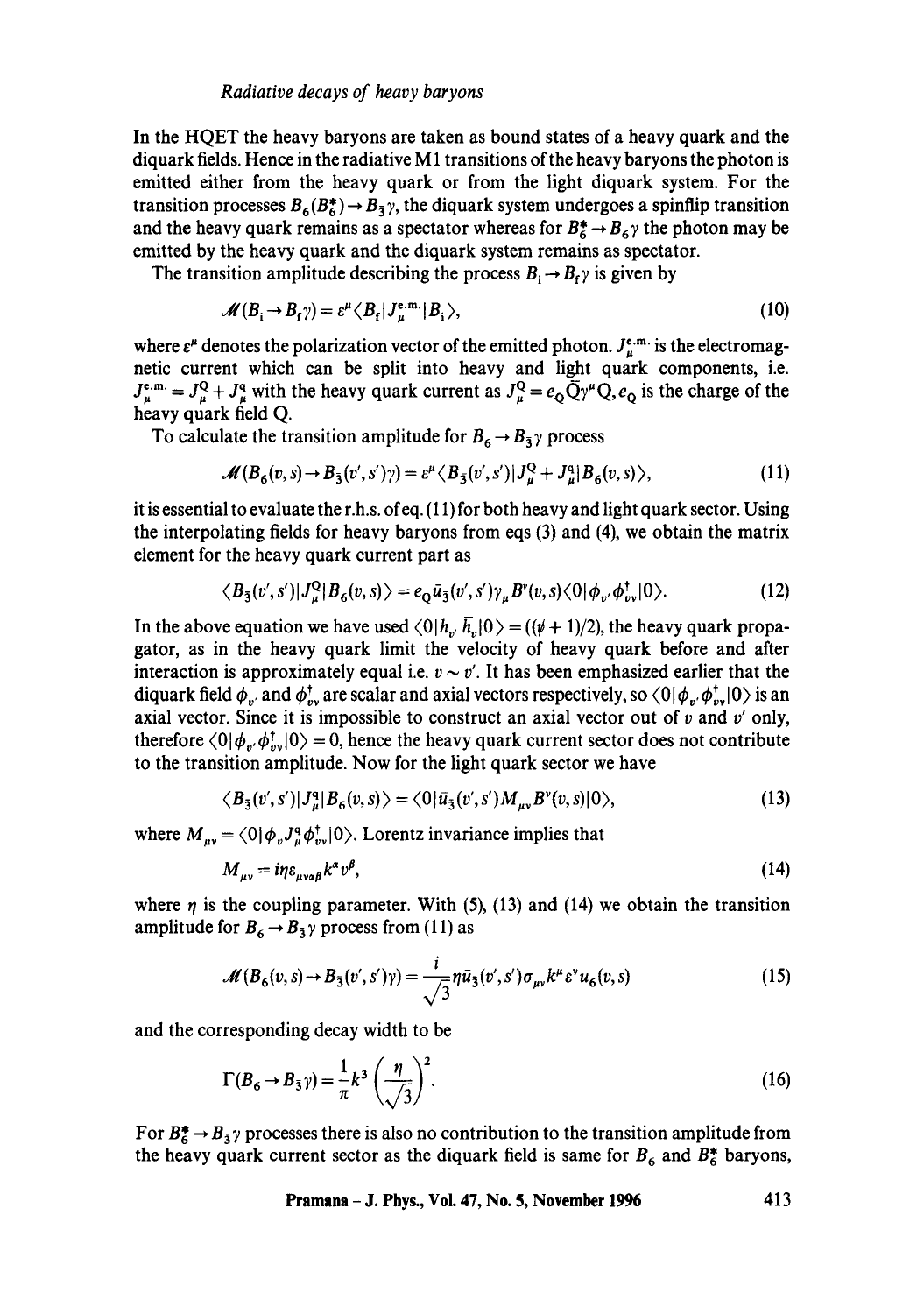*A K Girl et al* 

implying  $\langle 0|\phi_{\nu}, \phi_{\nu}^{\dagger}|0 \rangle = 0$ . For the light quark sector we have

$$
\langle B_{\bar{3}}(v',s')|J_{\mu}^{q}|B_{6}^{*}(v,s)\rangle = \bar{u}_{\bar{3}}(v',s')M_{\mu\nu}u^{*}(v,s).
$$
\n(17)

Substituting the value of  $M_{uv}$  from (14) with  $\eta$  replaced by  $\eta_1$  we obtain the transition amplitude as

$$
\mathcal{M}(B_6^*(v,s) \to B_{\bar{3}}(v',s')\gamma) = -i\eta_1 \varepsilon_{\mu\nu\alpha\beta} \bar{u}_{\bar{3}}(v',s') \varepsilon^{\mu} k^{\nu} \gamma^{\alpha} u^{\beta}(v,s)
$$
(18)

and the corresponding decay width is

$$
\Gamma(B_6^* \to B_3 \gamma) = \frac{k^3}{12\pi} \eta_1^2 \left(3 + \frac{m_f^2}{m_i^2}\right),\tag{19}
$$

where  $m_i$  and  $m_f$  are the masses of the initial and final baryons in the decay process.

For  $B_6^* \rightarrow B_6$  process, the contribution from the heavy quark current sector is given as

$$
\langle B_6(v',s')|J^Q_\mu|B^*_6(v,s)\rangle = e_Q \overline{B}^a(v',s')\gamma_\mu u^\beta(v,s)\zeta_{\alpha\beta}(v\cdot v'),\tag{20}
$$

where  $\zeta_{\alpha\beta}(v \cdot v') = \langle 0 | \phi_{v'\alpha} \phi_{v\beta}^{\dagger} | 0 \rangle$  and in the limit  $v \sim v'$ ,  $\zeta_{\alpha\beta}(v \cdot v') = -g_{\alpha\beta}\zeta(v \cdot v')$ , where  $\xi(v \cdot v')$  is the Isgur-Wise function. Equation (20) implies that the heavy quark current does not induce a magnetic coupling and therefore it does not contribute to the radiative M1 transitions. For the light quark current we have obtained the matrix element as

$$
\langle B_6(v',s')|J^q_\mu|B^*_6(v,s)\rangle = \overline{B}^{\alpha}(v',s')M_{\mu\alpha\beta}u^{\beta}(v,s),\tag{21}
$$

where  $M_{\mu\alpha\beta} = \langle 0 | \phi_{\nu'\alpha} J^q_{\mu} \phi_{\nu\beta}^{\dagger} | 0 \rangle$ . Taking the general expression for  $M_{\mu\alpha\beta}$  from ref. [5] as

$$
M_{\mu\alpha\beta} = f_1 g_{\alpha\beta} (v + v')_{\mu} + f_3 (g_{\mu\alpha} k_{\beta} - g_{\mu\beta} k_{\alpha}) + f_5 v_{\alpha} v'_{\beta} (v + v')_{\mu},
$$
 (22)

we obtain

$$
\langle B_6(v',s')|J^q_{\mu}|B^{\ast}_6(v,s)\rangle = \frac{f_3}{\sqrt{3}}\bar{u}(v',s')\gamma_5(\gamma_{\mu}k_{\beta} - g_{\mu\beta}k)u^{\beta}(v,s).
$$
 (23)

Hence the transition amplitude for the process  $B_6^* \rightarrow B_6\gamma$  is given by

$$
\mathcal{M}(B_6^*(v,s) \to B_6(v',s')\gamma) = \frac{if_3}{\sqrt{3}}\bar{u}(v',s')\gamma_5\gamma^{\nu}F_{\nu\beta}u^{\beta}(v,s),\tag{24}
$$

where  $F_{\nu\beta}$  is the electromagnetic field strength tensor i.e.  $F_{\nu\beta} = i(k_{\nu}\varepsilon_{\beta} - k_{\beta}\varepsilon_{\nu})$ . Using eq. (8) we obtain the decay width to be

$$
\Gamma(B_6^* \to B_6 \gamma) = \frac{k^3}{12\pi} \left(\frac{f_3}{\sqrt{3}}\right)^2 \left(3 + \frac{m_\text{f}^2}{m_\text{i}^2}\right),\tag{25}
$$

with  $m_i$  and  $m_f$  are the masses of the initial and final baryons in the decay process. Thus the general expression for the decay widths  $B_6 \to B_3 \gamma$ ,  $B_6^* \to B_3 \gamma$  and  $B_6^* \to B_6 \gamma$  are given in eqs (16), (19) and (25) respectively. The coupling constants  $\eta$ ,  $\eta_1$  and  $f_3$  present in the expressions are calculated considering the nonrelativistic quark model. In this model the M1 transitions are described by the spin operator of the quarks given as  $M = \sum_{q} \mu_q e_q \sigma_q$ , where  $e_q$  and  $\sigma_q$  are the charge and spin operator of the quarks.  $\mu_q$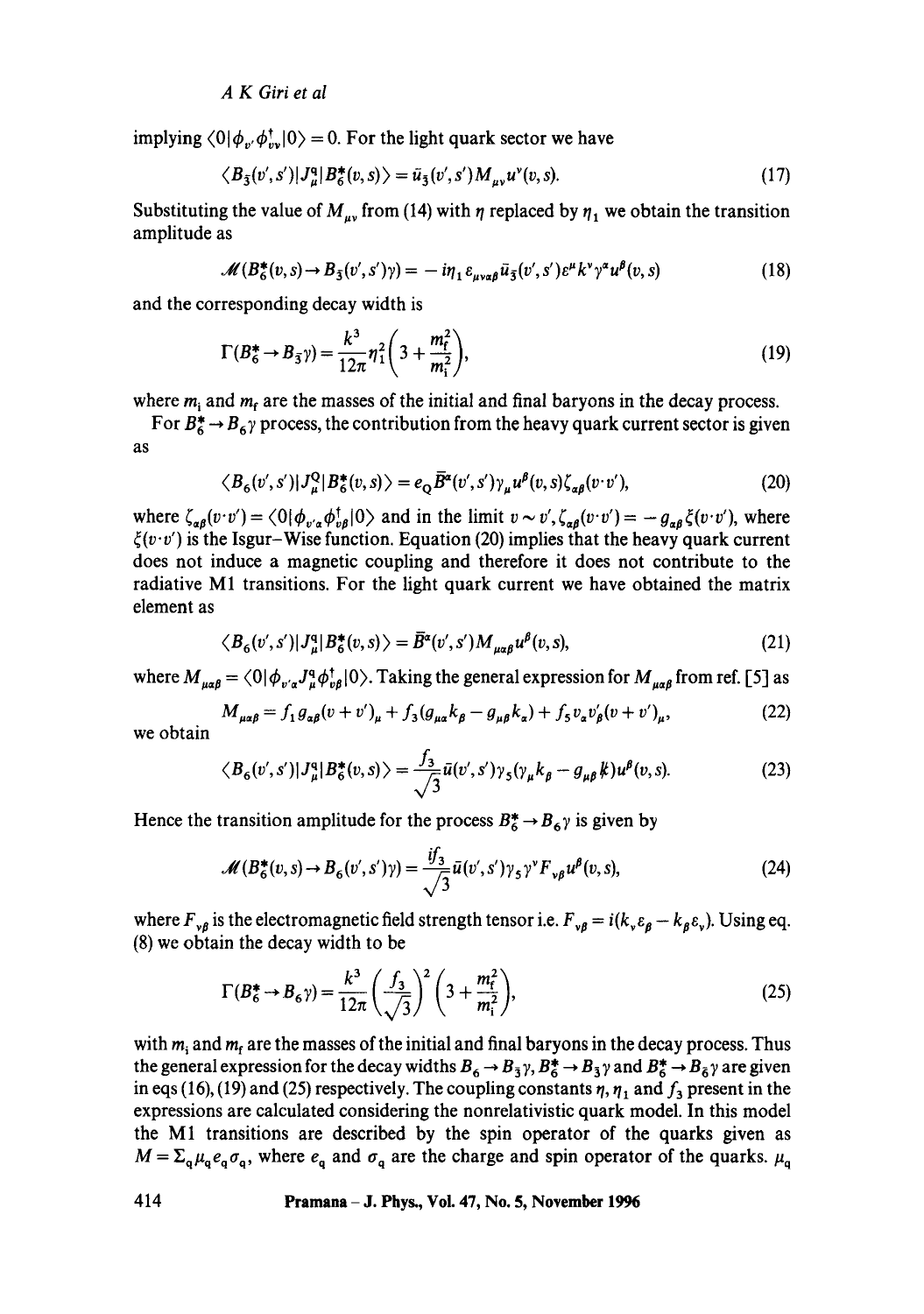#### *Radiative decays of heavy baryons*

denotes the quark scale magnetic moment which is identical with the proton magnetic moment for *u* and *d* quarks, while for *s* quark it is taken as  $\mu_s = (3/5)\mu_p$  [8]. For the heavy quarks we have taken  $\mu_{\mathbf{Q}} = (1/2m_{\mathbf{Q}})$ . Considering the *SU(6)* flavor-spin wave functions for the heavy baryons from ref. **[5]** we obtain the transition matrix elements of the spin operator for various possible **M1** transitions. Since we have used the flavor-spin wave functions for the baryons to calculate the above matrix elements, the results obtained are equal to the couplings in **(15), (18)** and **(24)** which are given as

$$
\frac{\eta}{\sqrt{3}}(\Sigma_{Q}^{0} - \Lambda_{Q}) = -\frac{1}{\sqrt{3}}(\mu_{u}e_{u} - \mu_{d}e_{d}),
$$
\n
$$
\frac{\eta}{\sqrt{3}}(\Xi_{Q}^{\prime 1/2} - \Xi_{Q}^{1/2}) = -\frac{1}{\sqrt{3}}(\mu_{u}e_{u} - \mu_{s}e_{s}),
$$
\n
$$
\frac{\eta}{\sqrt{3}}(\Xi_{Q}^{\prime - 1/2} - \Xi_{Q}^{-1/2}) = -\frac{1}{\sqrt{3}}(\mu_{d}e_{d} - \mu_{s}e_{s}),
$$
\n
$$
\eta_{1}(\Sigma_{Q}^{0*} - \Lambda_{Q}) = \frac{2}{\sqrt{6}}(\mu_{u}e_{u} - \mu_{d}e_{d}),
$$
\n
$$
\eta_{1}(\Xi_{Q}^{\prime*1/2} - \Xi_{Q}^{1/2}) = \frac{2}{\sqrt{6}}(\mu_{u}e_{u} - \mu_{s}e_{s}),
$$
\n
$$
\eta_{1}(\Xi_{Q}^{\prime*1/2} - \Xi_{Q}^{-1/2}) = \frac{2}{\sqrt{6}}(\mu_{d}e_{d} - \mu_{s}e_{s}),
$$
\n
$$
\frac{f_{3}}{\sqrt{3}}(\Sigma_{Q}^{*1} - \Sigma_{Q}^{*1}) = \frac{2\sqrt{2}}{3}(\mu_{u}e_{u} - \mu_{Q}e_{Q}),
$$
\n
$$
\frac{f_{3}}{\sqrt{3}}(\Sigma_{Q}^{*0} - \Sigma_{Q}^{0}) = \frac{\sqrt{2}}{3}(\mu_{u}e_{u} + \mu_{d}e_{d} - 2\mu_{Q}e_{Q}),
$$
\n
$$
\frac{f_{3}}{\sqrt{3}}(\Xi_{Q}^{\prime*1/2} - \Xi_{Q}^{\prime1/2}) = \frac{\sqrt{2}}{3}(\mu_{u}e_{u} + \mu_{s}e_{s} - 2\mu_{Q}e_{Q}),
$$
\n
$$
\frac{f_{3}}{\sqrt{3}}(\Xi_{Q}^{\prime*1/2} - \Xi_{Q}^{\prime-1/2}) = \frac{\sqrt{2}}{3}(\mu_{d}e_{d} + \mu_{s}e_{s} - 2\mu_{Q}e_{Q}),
$$

and

$$
\frac{f_3}{\sqrt{3}}(\Omega_Q^* - \Omega_Q) = \frac{2\sqrt{2}}{3}(\mu_s e_s - \mu_Q e_Q). \tag{26}
$$

#### **3. Results and discussion**

Here we have estimated the radiative decay widths for different radiative processes. The masses of the heavy quarks are taken as  $m_c = 1.6$  GeV and  $m_b = 5$  GeV. The masses of the  $\Sigma_c$ ,  $\Lambda_c$ ,  $\Xi_c$  and  $\Lambda_b$  baryons are taken from ref. [9] and the other heavy baryon masses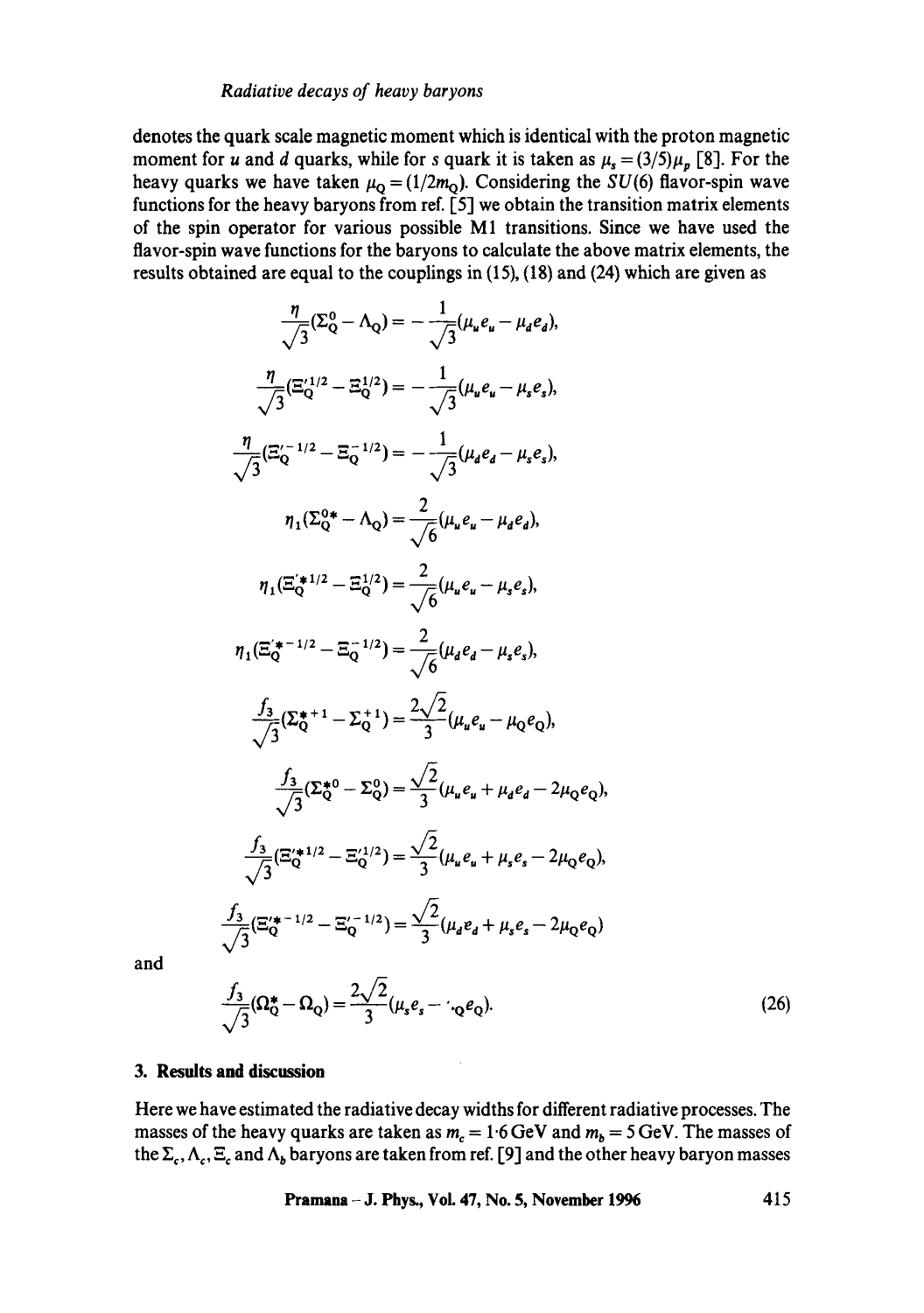from ref. [6]. The proton magnetic moment is taken as  $\mu_p = 2.793$  nm. The centre of mass momentum of the photon  $k$  is obtained from the rest frame of the decaying baryon. Substituting the value of the coupling constants from eq. (26) in the expressions for the partial decay widths  $(16)$ ,  $(19)$  and  $(25)$  we tabulate the results in table 1 and compare them with the results of Izzat *et al* [6]. We observe that our results are quite different from them. Since there is no model dependent parameter in our calculation we expect our results to be more appreciative than that of ref. [6].

In the present investigation we have estimated the radiative decay widths of heavy baryons in heavy quark effective theory. Using the interpolating fields for the heavy

| $B_i \rightarrow B_f \gamma$                                          | $k$ in MeV | $\Gamma(B_i \rightarrow B_f \gamma)$ in keV<br>(Present work) | $\Gamma(B_i \rightarrow B_f \gamma)$ in keV<br>(from heavy quark bag model [6]) |
|-----------------------------------------------------------------------|------------|---------------------------------------------------------------|---------------------------------------------------------------------------------|
| $\Sigma_c^+ \rightarrow \Lambda_c^+ \gamma$                           | 162.90     | 93.17                                                         | 17                                                                              |
| $\Sigma_b \rightarrow \Lambda_b \gamma$                               | 137.33     | 55.82                                                         | 53                                                                              |
| $\Xi_c^{\prime\,+}\to\Xi_c^+\gamma$                                   | 34.66      | 0.674                                                         | 4                                                                               |
| $\Xi_{c}^{\prime 0} \rightarrow \Xi_{c}^{0} \gamma$                   | 29.52      | 0.009                                                         | 0.07                                                                            |
| $\Xi_b^{\prime 0} \rightarrow \Xi_b^0 \gamma$                         | 108.97     | 20.95                                                         | 20                                                                              |
| $\Xi_b^{\prime -} \to \Xi_b^- \gamma$                                 | 108.97     | 0.496                                                         | 0.3                                                                             |
| $\Sigma_c^{*+} \rightarrow \Lambda_c^+ \gamma$                        | 194.47     | 104.676                                                       | 177                                                                             |
| $\Sigma_b^* \to \Lambda_b \gamma$                                     | 176.25     | $77 - 48$                                                     | 107                                                                             |
| $E_{c}^{\prime *}$ <sup>+</sup> $\rightarrow$ $E_{c}^{+}\gamma$       | $131 - 4$  | 23.87                                                         | 66                                                                              |
| $\Xi_c^{\prime*0}\!\to\!\Xi_c^0\gamma$                                | 126.46     | 0.504                                                         | 1                                                                               |
| $\Xi_b^{\prime*0}\to\Xi_b^0\gamma$                                    | 148.11     | 34.63                                                         | 50                                                                              |
| $\Xi_{b}^{\prime\ast\,+}\!\rightarrow\!\Xi_{b}^-\gamma$               | 148.11     | 0.82                                                          | 0.7                                                                             |
| $\Sigma_c^{*++} \rightarrow \Sigma_c^{++} \gamma$                     | 36.63      | 0.252                                                         | 9                                                                               |
| $\Sigma_{c}^{*+}\rightarrow\Sigma_{c}^{+}\gamma$                      | 35.94      | $0.598 \times 10^{-3}$                                        | 0.08                                                                            |
| $\Sigma_h^{*+} \rightarrow \Sigma_h^+ \gamma$                         | 39.86      | 0.574                                                         | 0.8                                                                             |
| $\Sigma_b^{*0} \rightarrow \Sigma_b^0 \gamma$                         | 39.86      | 0:043                                                         | 0.06                                                                            |
| $\Xi^{\prime \ast +} \rightarrow \Xi^{\prime +} \gamma$               | 98.08      | 0.154                                                         | 0.3                                                                             |
| $\Xi_c^{\prime*0}\to\Xi_c^{\prime0}\gamma$                            | 98.08      | 0.93                                                          | 4                                                                               |
| $\Xi_b^{\prime*0}\to\Xi_b^{\prime0}\gamma$                            | 39.87      | 0.079                                                         | 0.09                                                                            |
| $\Xi_b^{\prime *}$ <sup>-</sup> $\rightarrow \Xi_b^{\prime -} \gamma$ | $39 - 87$  | 0.072                                                         | 0.1                                                                             |
| $\Omega_c^* \rightarrow \Omega_c \gamma$                              | 98.15      | 2.056                                                         | 3                                                                               |
| $\Omega_b^* \to \Omega_b \gamma$                                      | 39.87      | 0.038                                                         | 0.06                                                                            |

Table 1. The radiative decay widths for the heavy baryons in the HQET as well as in bag model.